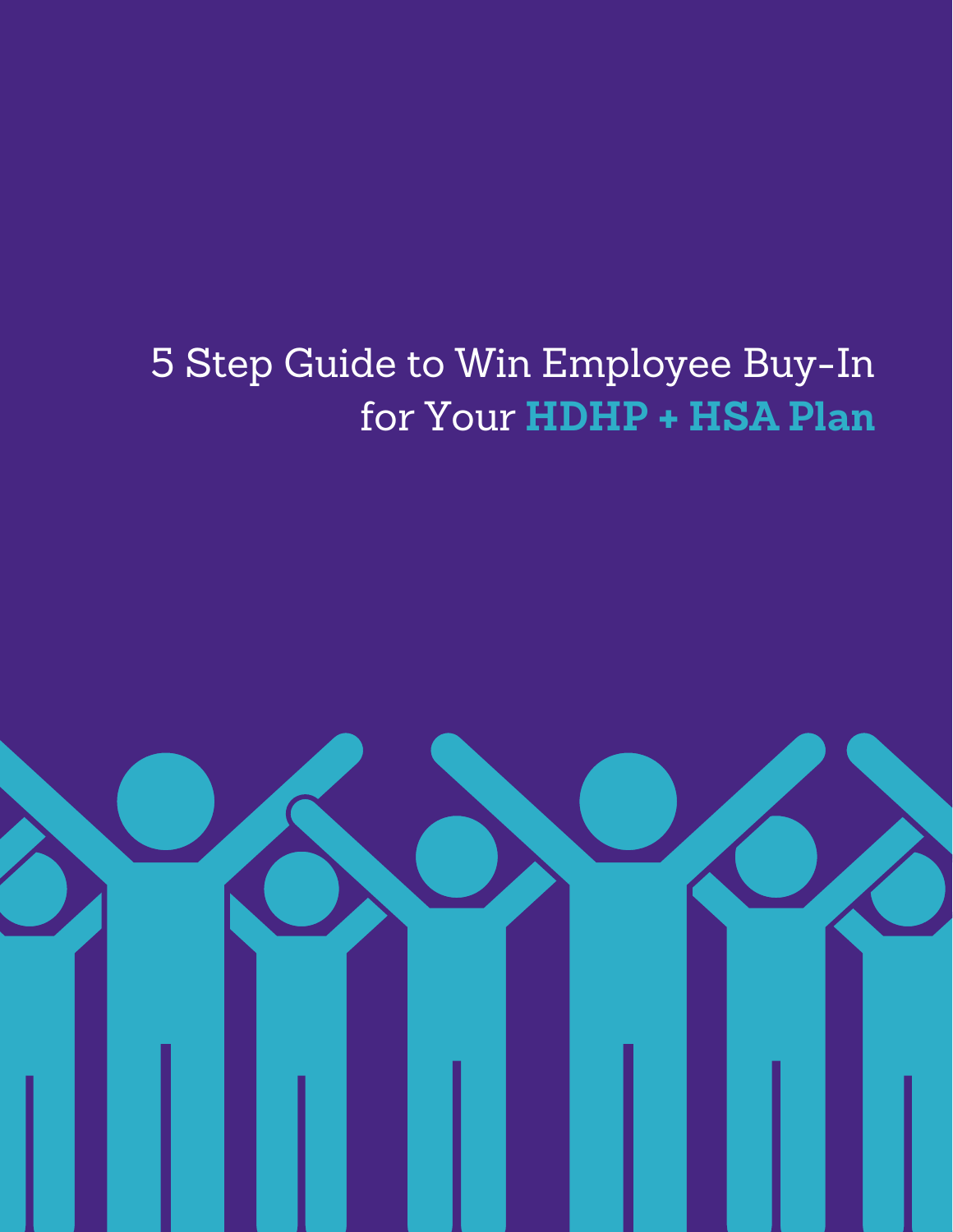

# **EMPLOYEE HEALTH BENEFITS CAN BE EXPENSIVE.**

As an employer, you have likely already discovered that offering a health savings account (HSA)-qualified health plan, when paired with an HSA, can save your company money. And you likely also know that HSAs help employees save money on healthcare expenses now and for retirement. **But do your employees know that?**

You are not alone if you're worried about your employees' response when you announce the company has added HSA-qualified health plans to their benefits package—or even switched completely from a traditional health plan. Employers want their employees to be happy with their health benefits, and that is why you don't need to worry about offering HSA-qualified health plans and HSAs to your employees. These health plans are better for employees—even if they don't know it yet.

# **An important part of helping your employees transition from traditional health plans is to communicate:**

- how HSA-qualified health plans benefit them
- how health saving accounts can help them save money in the short and long term, and
- how employees can start right now to make the most of these health benefits.

When your employees understand how an HSA-qualified health plans and HSAs benefits them, they may be more likely to switch from their traditional health plans.

To help you communicate these benefits to your employees, we created a 5-step communication you can use with your employees.

# **Tips for success:**

Begin the email program 6-8 weeks prior to your open enrollment period, then send one email per week until the program is complete.

Send the emails from a senior leader of your organization rather than a distribution list like the "Human Resources department" or the "benefits team". An email from your CEO, founder, owner, or other senior executive will have better engagement rates.

Have someone from the benefits team available to answer any questions employees may have about the transition. Employees won't want to feel like they're being "left in the dark."

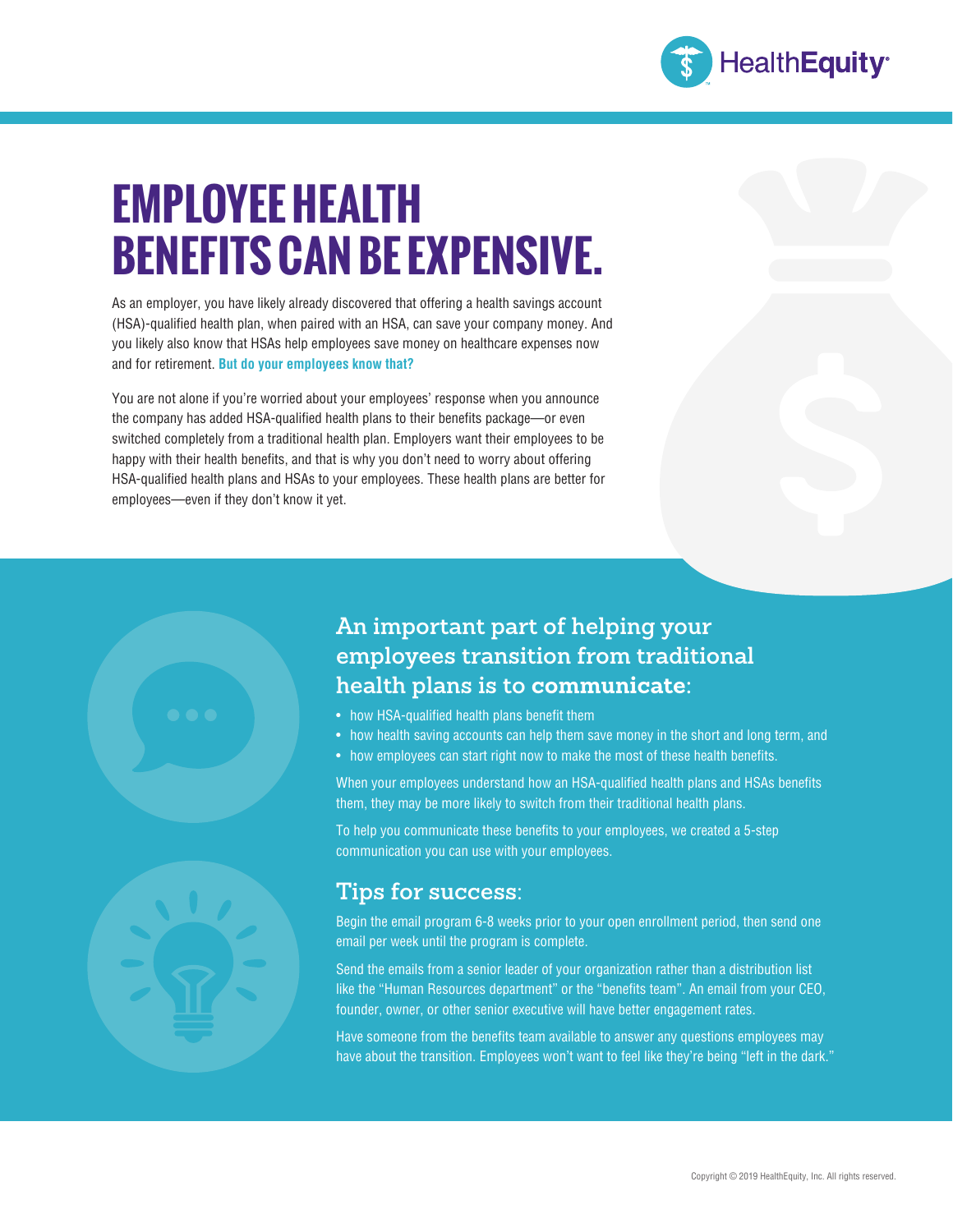

 $\left\{\begin{array}{c} \text{Below you'll find our 5-step communication plan that} \\ \text{will make communicating with your employees easy.} \end{array}\right\}$ **Below you'll find our 5-step communication plan that will make communicating with your employees easy.** 

### **Email #1:**

How an HDHP and HSA can benefit employees

Send email 6-8 weeks before open enrollment

### Subject:

Improvements are coming to your health insurance benefits

The purpose of this email is to let employees know that you offer HSAqualified health plans and HSAs and why choosing this option during open enrollment is a good option. Included in this email are two options—one for full-replace (meaning you will only be offering HSA-qualified health plans next year) and one for optional coverage (meaning the employee can choose between a traditional health plan or HSA-qualified health plan).

Full replace paragraph Optional HDHP paragraph

# Dear [Employee name],

The cost of healthcare is rising every year—both in premiums as well as doctor visits and prescription drugs. [Your company's name] is committed to providing quality health benefits to our employees.

Starting next year, we will be offering high-deductible health plans (HDHPs) paired with a health savings account (HSA). We understand that changes to your health insurance can be stressful, but we believe HSA-qualified health plans are a better option and we want to help you understand why.

A high-deductible health plan (HDHP) paired with a health savings account (HSA) is a great alternative to a traditional health plan.

We believe this solution will help you save money on healthcare expenses, both now and in the future. You can even use your health savings account to help save for retirement.

An HSA-qualified health plan offers lower premiums, which means you will save money each month. More importantly, however, switching to an HSA-qualified health plan means you will now be eligible to open a health savings account.

#### **Here are a few benefits you can realize with a health savings account:**

- Reduces taxes<sup>1</sup> you pay (look for an email next week elaborating on this benefit)
- All HSA funds (including contributions from us) are yours to keep, even if you switch jobs or retire
- Any unused funds automatically roll over year after year
- $\bullet~$  An HSA can help you save and invest $^{\rm 2}$  for retirement

These are just a few of the benefits that will come with an HSA-qualified health plan. Over the next 4 weeks, we will send further emails elaborating on how an HDHP + HSA can benefit you.

If you have questions about the change, please reach out to [name of employee benefit advisor] and she (or he) will be happy to meet with you.

Sincerely, [Executive's name]

<sup>1</sup>HSAs are never taxed at a federal income tax level when used appropriately for qualified medical expenses. Also, most states recognize HSA funds as tax-free with very few exceptions. Please consult a tax advisor regarding your state's specific rules

<sup>2</sup> Investments are subject to risk, including the possible loss of the principal invested, and are not FDIC or NCUA insured. Investing may not be suitable for everyone and before making investments, carefully consider the investment objectives, risks, charges and expenses of a fund. Each fund's prospectus contains this and other important information.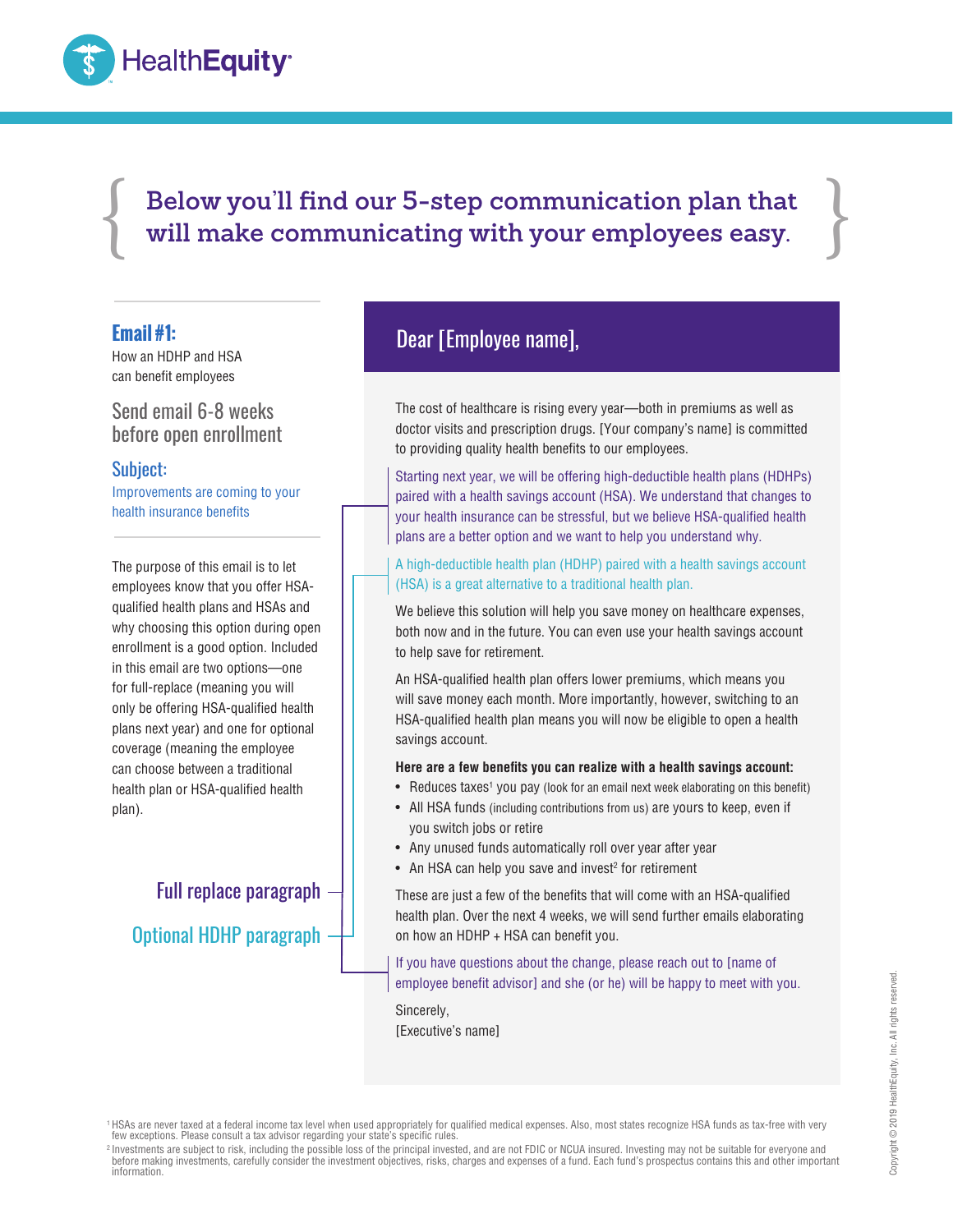

## **Email #2:**

Triple-tax savings for your employees

Send email approximately one week after email #1

Subject: Triple-tax savings coming your way

Tax savings may be the greatest benefit of a health savings account (HSA). But taxes can be confusing and so can tax-advantaged accounts. This second email will provide clarification on the tax savings possible using an HSA.

**Important note:** HSAs are never taxed at a federal income tax level when used appropriately for qualified medical expenses. Also, most states recognize HSA funds as tax-free with very few exceptions. Your employees may want to consult a tax advisor regarding their state's specific rules.

# Dear [Employee name],

Last week we sent an email announcing that we'll offer HSA-qualified health plans and HSAs for the next plan year. One of the best benefits of an HSA are the triple-tax savings they offer.

### **Triple-tax savings**

- 1. Tax-free<sup>1</sup> contributions: When you contribute to your HSA through payroll deductions, the contribution is made pre-tax. The contribution also lowers your taxable income, which is especially nice when you file your taxes.
- 2. Tax-free growth: You can grow your HSA funds tax-free in two ways: a. Funds in your HSA earn tax-free interest
	- b. You can invest<sup>2</sup> your HSA in mutual funds and other investments, and they have potential to grow tax-free.
- 3. Tax-free spending: When you spend your HSA funds on qualified medical expenses you don't pay taxes on the amount you withdraw.

### **It's your money**

- Unused funds roll over year after year and you don't pay taxes on the amount
- The funds are yours to keep even if you switch jobs, retire or change health plans
- After age 65, if you withdraw HSA funds for any purpose other than qualified medical expenses, you will be subject to income tax. Funds withdrawn for qualified medical expenses will remain tax-free.
- Reimburse yourself for out-of-pocket qualified healthcare expenses from your HSA tax-free

Next week's email will show you how much you could save in your health savings account in the future if you make the most of it.

Sincerely, [Executive's name]

<sup>1</sup>HSAs are never taxed at a federal income tax level when used appropriately for qualified medical expenses. Also, most states recognize HSA funds as tax-free with very few exceptions. Please consult a tax advisor regarding your state's specific rules.

l investments are subject to risk, including the possible loss of the principal invested, and are? المعروم alo<br>- not FDIC or NCUA insured. Investing may not be suitable for everyone and before making in-<br>- vestments, caref Each fund's prospectus contains this and other important information.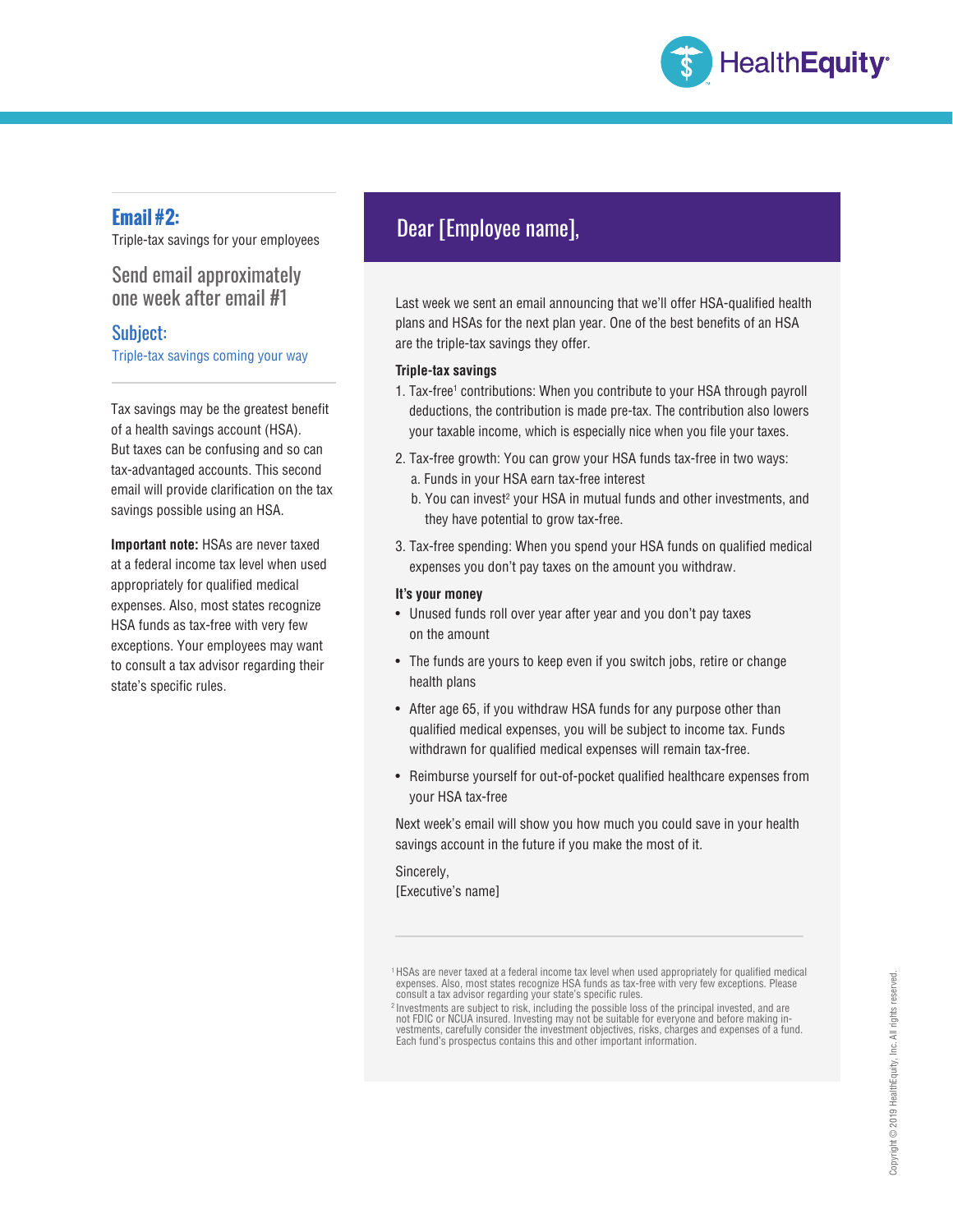

### **Email #3:**

Where could your HSA take you in 10 years?

Send email approximately

It's much easier to think about the "here and now" than it is to think about the future. This is especially true when it comes to saving money. But saving money in a health savings account for the long-term is another benefit your employees could be taking advantage of. This email will show your employees an example of where they can be in 10 years with an HSAqualified health plan and an HSA.

# Dear [Employee name],

Example 11-2 weeks after email #2 A health savings account can be a great way for you to save for the future.

### **Consider this example:**

David and Annie are each 30 years old when they open a family health savings account. For 10 years, they and the company make annual combined contributions to the HSA of \$5,000. Every year they also spend \$1,000 of their HSA funds. At the end of 10 years, with a rate of return of 7% and an estimated tax rate of 22%, David and Annie would have about \$55,265.79 in their HSA. During that time, they would save about \$17,270.56 in taxes.

An HSA is not a "use it or lose it" account. Any unused balance you have in your HSA at the end of the year automatically rolls over to the next year. Your HSA funds earn interest, and, if you want, you can even invest<sup>1</sup> HSA funds to potentially maximize your earning potential. Any gains that come from interest or through investing are not taxed.<sup>2</sup>

A health savings account can take you far in 10 years, but just wait until you see where it can take you in retirement. Next week we'll discuss how a health savings account helps you prepare for retirement.

Sincerely, [Executive's name]

<sup>1</sup> Investments are subject to risk, including the possible loss of the principal invested, and are not FDIC or NCUA insured. Investing may not be suitable for everyone and before making investments, carefully consider the investment objectives, risks, charges and expenses of a fund. Each fund's prospectus contains this and other important information.

<sup>2</sup>HSAs are never taxed at a federal income tax level when used appropriately for qualified medical expenses. Also, most states recognize HSA funds as tax-free with very few exceptions. Please consult a tax advisor regarding your state's specific rules.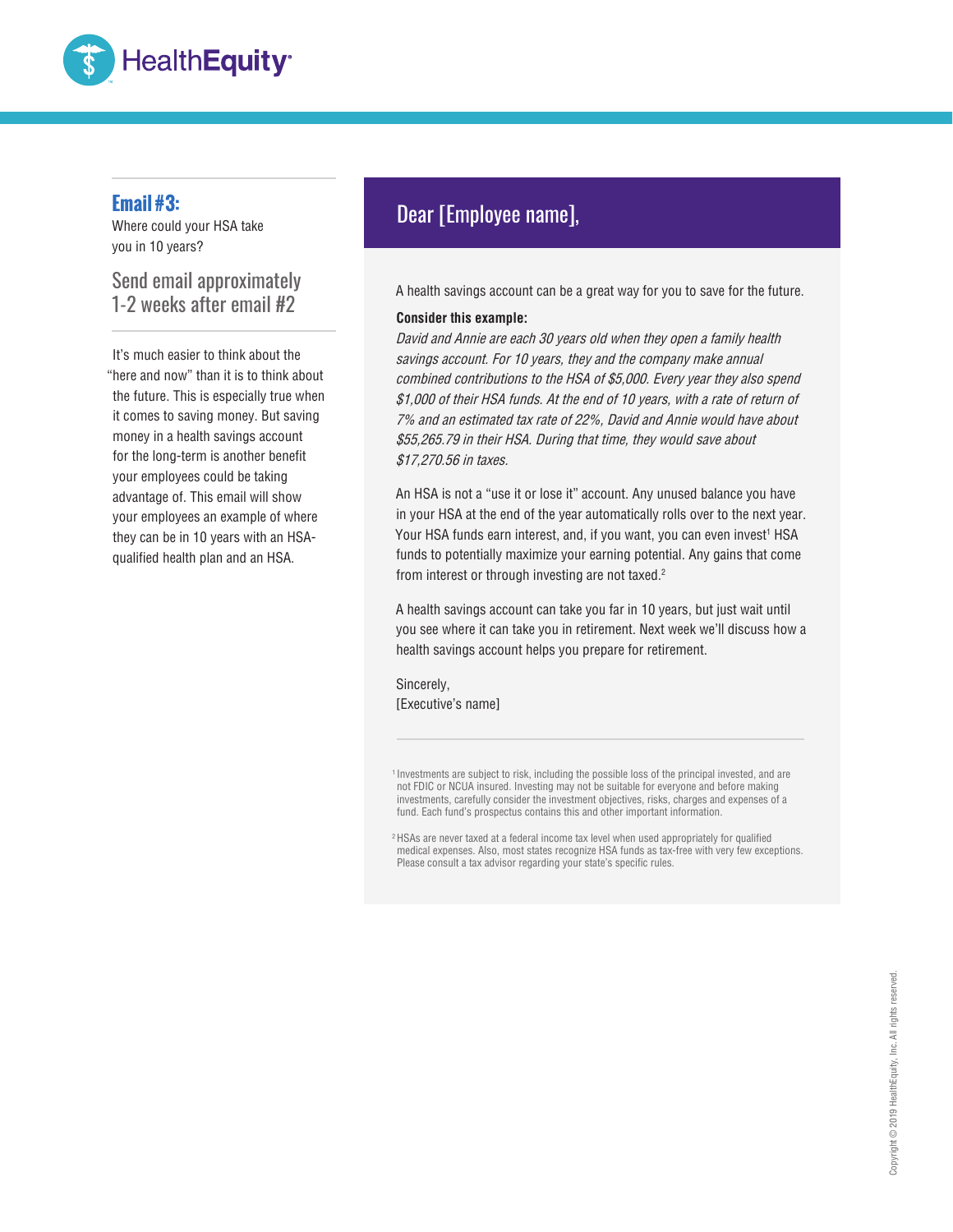

### **Email #4:**

Your HSA can make your retirement easier

### Send email approximately one week after email #3

### Subject:

Retirement with a health savings account

When it comes to retirement accounts, a health savings account has no equal. Other retirement accounts—401(k)s, IRAs, etc. are taxed at some point, either when the funds go into the account or when funds are distributed.

A health savings account is completely tax-free if accountholders use the funds for qualified medical expenses. This email will show your employees the advantages of a health savings account for retirement.

# Dear [Employee name],

One of the greatest benefits of an HSA is to help accountholders prepare for retirement. Employee Benefits Research Institute estimates that a couple in retirement will need \$301,000 to have a 90% chance of having enough to cover healthcare costs.<sup>1</sup> That number may seem daunting—until you see how an HSA can help. Adding an HSA to your retirement savings strategy can help you save money.

#### **Let's continue with the example of David and Annie from last week:**

David and Annie are both 40 years old when they open a family health savings account. For 25 years, they and the company make annual combined contributions to the HSA of \$5,000. Every year they also spend \$1,000 of their HSA funds. At the end of 25 years (assuming they retire at age 65), with a rate of return of 7% and an estimated tax rate of 22%, David and Annie would have about \$252,996.15 in their HSA. During that time, they would save about \$79,061.30 in taxes.

In this example, David and Annie have saved almost enough to cover the \$301,000 mentioned in Employee Benefit Research Institute report and they're in great shape to cover at least most of their healthcare costs in retirement.<sup>2</sup> However, let's alter the example slightly to show what would happen if David and Annie started even earlier and opened their HSA at 30 years old instead of age 40.

David and Annie are each 30 years old when they open a family health savings account. For 35 years, they and the company make annual combined contributions to the HSA of \$5,000. Every year they also spend \$1,000 of their HSA funds. At the end of 35 years (assuming they retire at age 65), with a rate of return of 7% and an estimated tax rate of 22%, David and Annie would have about \$552,947.51 in their HSA. During that time, they would save about \$172,796.10 in taxes.

In this example, David and Annie have saved enough in their HSA to comfortably cover their expected medical costs in retirement. They can even use the extra money to cover other expenses, similar to a 401(k. Withdrawing HSA funds for qualified medical expenses is tax-free, $^3$  though using those funds for other expenses makes them subject to the same taxes as 401(k disbursements.<sup>2</sup>

#### **Other benefits of health savings accounts for retirement**

Those who are 55 and older and have an HSA can also contribute an additional \$1,000 above the annual contribution limit. In addition, those 65 and older can spend HSA funds for any reason. If the expense is a qualified medical expense, it is tax free. If it is a non-qualified medical expense, the purchase will be subject to income tax but not a tax penalty.

An HSA paired with a 401(k or other retirement account can give you an excellent chance to be prepared when your retirement comes.

Next week, we will send one more email about how you can get started and make the most of an HSA-qualified health plan.

Sincerely, [Executive's name]

<sup>2</sup> After age 65, if you withdraw funds for any purpose other than qualified medical expenses, you will be subject to income taxes. Funds withdrawn for qualified medical expenses will remain tax-free.

<sup>1</sup> https://www.ebri.org/content/savings-medicare-beneficiaries-need-for-health-expenses-in-2019

<sup>&</sup>lt;sup>s</sup> HSAs are never taxed at a federal income tax level when used appropriately for qualified medical expenses. Also, most states recognize HSA funds as tax-free with very<br>few exceptions. Please consult a tax advisor regard